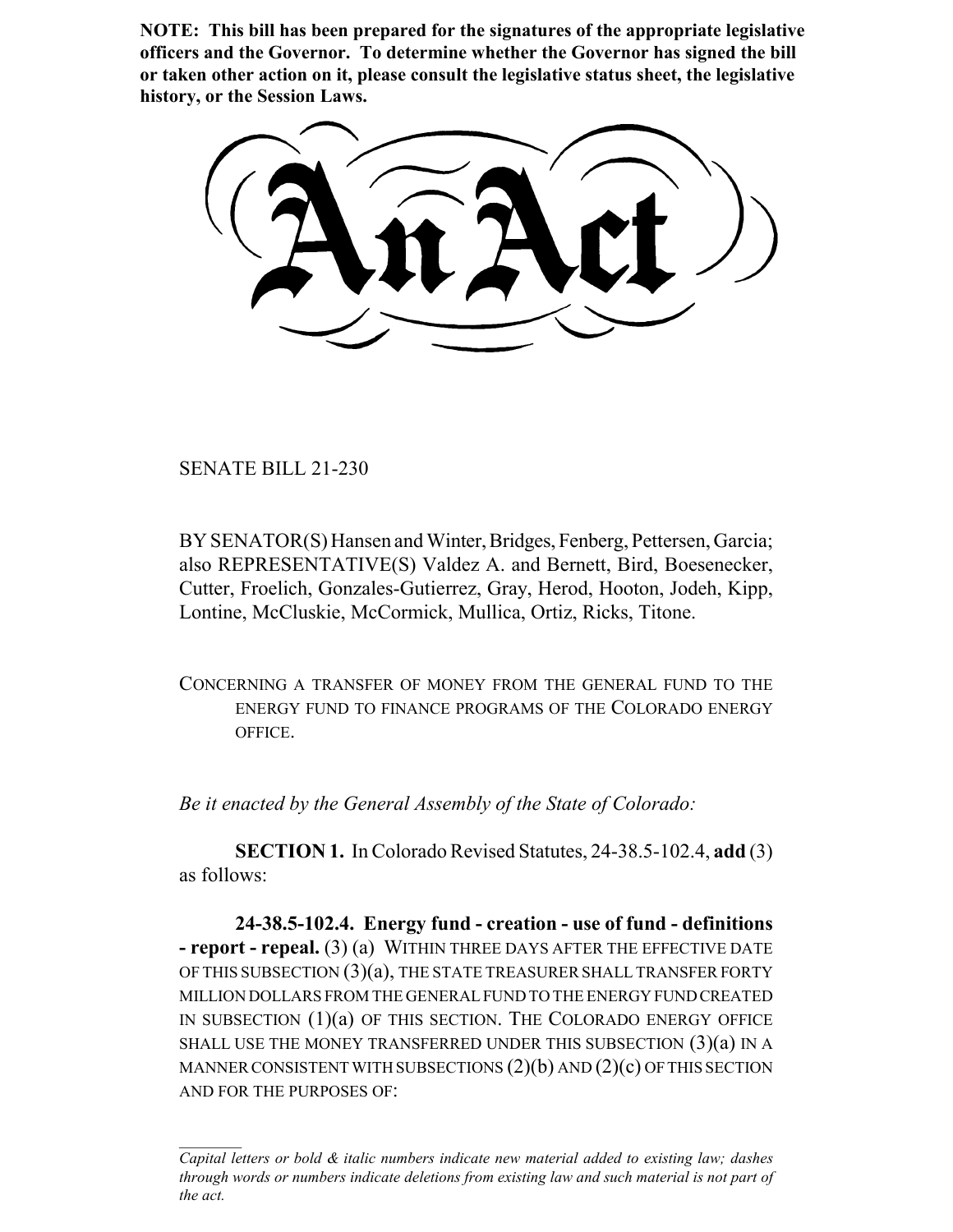(I) MAKING GRANTS TO THE COLORADO CLEAN ENERGY FUND, A COLORADO NONPROFIT CORPORATION, NOT TO EXCEED A TOTAL OF THIRTY MILLION DOLLARS;

(II) MAKING GRANTS TO THE COLORADO NEW ENERGY IMPROVEMENT DISTRICT CREATED IN SECTION 32-20-104, NOT TO EXCEED A TOTAL OF THREE MILLION DOLLARS;

(III) INCREASING THE AMOUNT USED, EXPENDED, OR OBLIGATED ON THE RESIDENTIAL ENERGY UPGRADE LOAN PROGRAM ADMINISTERED BY THE COLORADO ENERGY OFFICE AND THE COLORADO CLEAN ENERGY FUND BY UP TO TWO MILLION DOLLARS; AND

(IV) INCREASING THE AMOUNT USED, EXPENDED, OR OBLIGATED ON THE CHARGE AHEAD COLORADO PROGRAM ADMINISTERED BY THE COLORADO ENERGY OFFICE BY UP TO FIVE MILLION DOLLARS.

(b) (I) THE COLORADO ENERGY OFFICE SHALL USE, EXPEND, OR OBLIGATE AT LEAST SEVENTY-FIVE PERCENT OF THE MONEY FOR THE USES SPECIFIED IN SUBSECTION (3)(a) OF THIS SECTION PRIOR TO JULY 1, 2022, AND AT LEAST EIGHTY-FIVE PERCENT OF THE MONEY PRIOR TO JULY 1, 2023.

(II) ON JUNE 30, 2025, THE STATE TREASURER SHALL TRANSFER TO THE GENERAL FUND ANY MONEY IN THE ENERGY FUND CREATED IN SUBSECTION (1)(a) OF THIS SECTION THAT WAS TRANSFERRED TO THE ENERGY FUND UNDER SUBSECTION  $(3)(a)$  OF THIS SECTION AND THAT REMAINS UNUSED, UNEXPENDED, AND UNOBLIGATED AS OF THAT DATE.

(c) (I) ON JANUARY 15, 2022, AND ANNUALLY THEREAFTER UNTIL ALL STATE MONEY HAS BEEN USED BY GRANT RECIPIENTS PURSUANT TO THIS SUBSECTION (3), THE COLORADO ENERGY OFFICE SHALL PROVIDE A REPORT WITH FULL ACCOUNTING OF THE USE OF ALL GRANT MONEY AWARDED. THE REPORT MUST INCLUDE AMOUNTS AND DATES FOR HOW GRANT MONEY HAS BEEN USED BY EACH OF THE ENTITIES, INCLUDING THE NAMES OF ALL CONTRACTORS, VENDORS, GRANTEES, OR RECIPIENTS OF STATE MONEY, HOW THE MONEY WAS TO BE USED, AND ALL OVERHEAD AND ADMINISTRATIVE COSTS ASSOCIATED WITH USING THE MONEY. THE COLORADO ENERGY OFFICE SHALL DISTRIBUTE COPIES OF THE REPORTS AS FOLLOWS:

## PAGE 2-SENATE BILL 21-230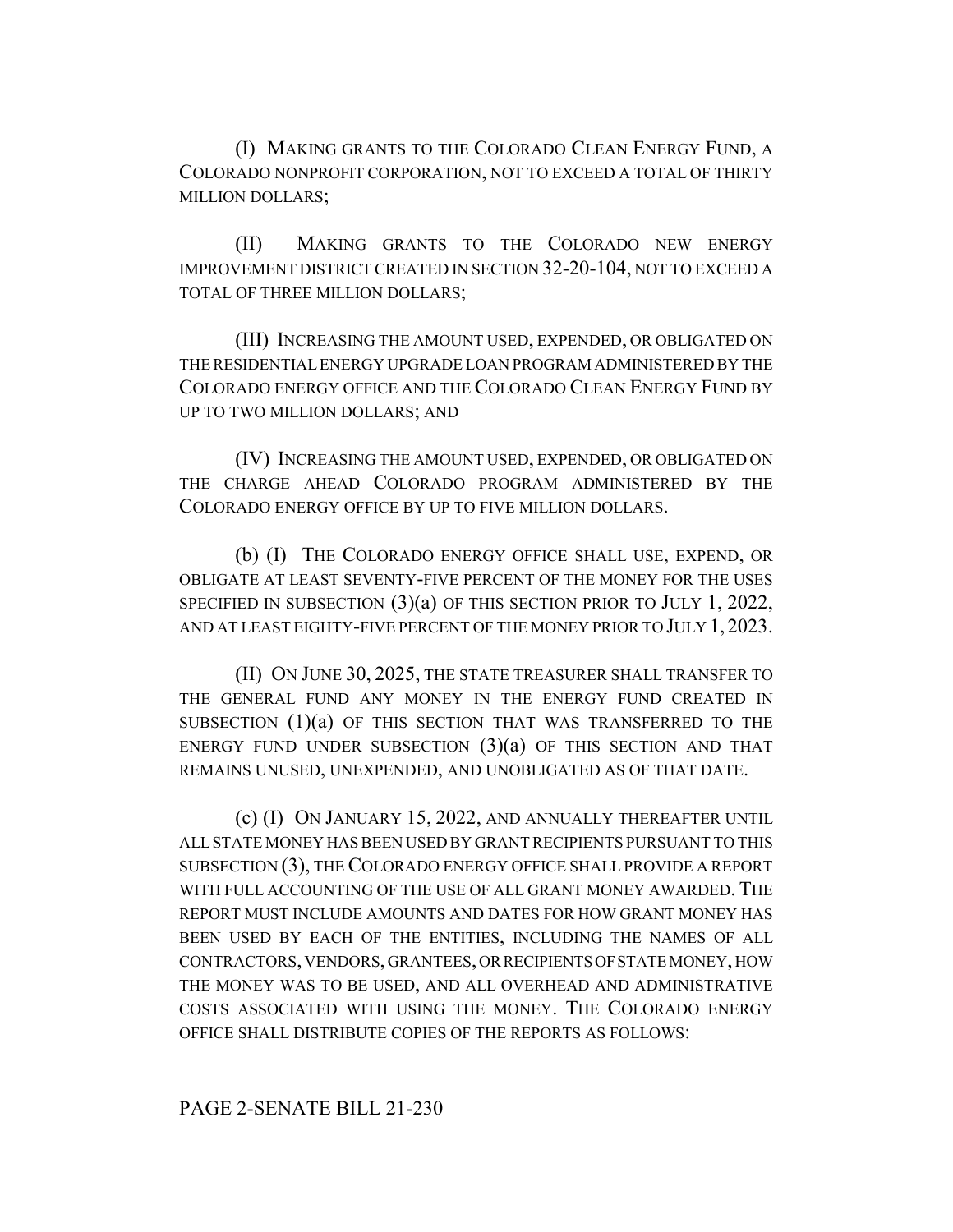(A) TO THE OFFICE OF STATE PLANNING AND BUDGETING, THE HOUSE OF REPRESENTATIVES ENERGY AND ENVIRONMENT COMMITTEE, AND THE SENATE TRANSPORTATION AND ENERGY COMMITTEE OR THE SUCCESSORS TO THOSE ENTITIES; AND

(B) TO THE GENERAL ASSEMBLY IN ACCORDANCE WITH SECTION 24-1-136 (9).

(II) IN ADDITION TO MAKING THE REPORTS SPECIFIED IN SUBSECTION (3)(c)(I) OF THIS SECTION, THE COLORADO ENERGY OFFICE SHALL INCORPORATE THE INFORMATION CONTAINED IN THOSE REPORTS INTO ITS ANNUAL PRESENTATIONS UNDER SECTION 2-7-203.

(d) THIS SUBSECTION (3) IS REPEALED, EFFECTIVE JULY 1, 2025.